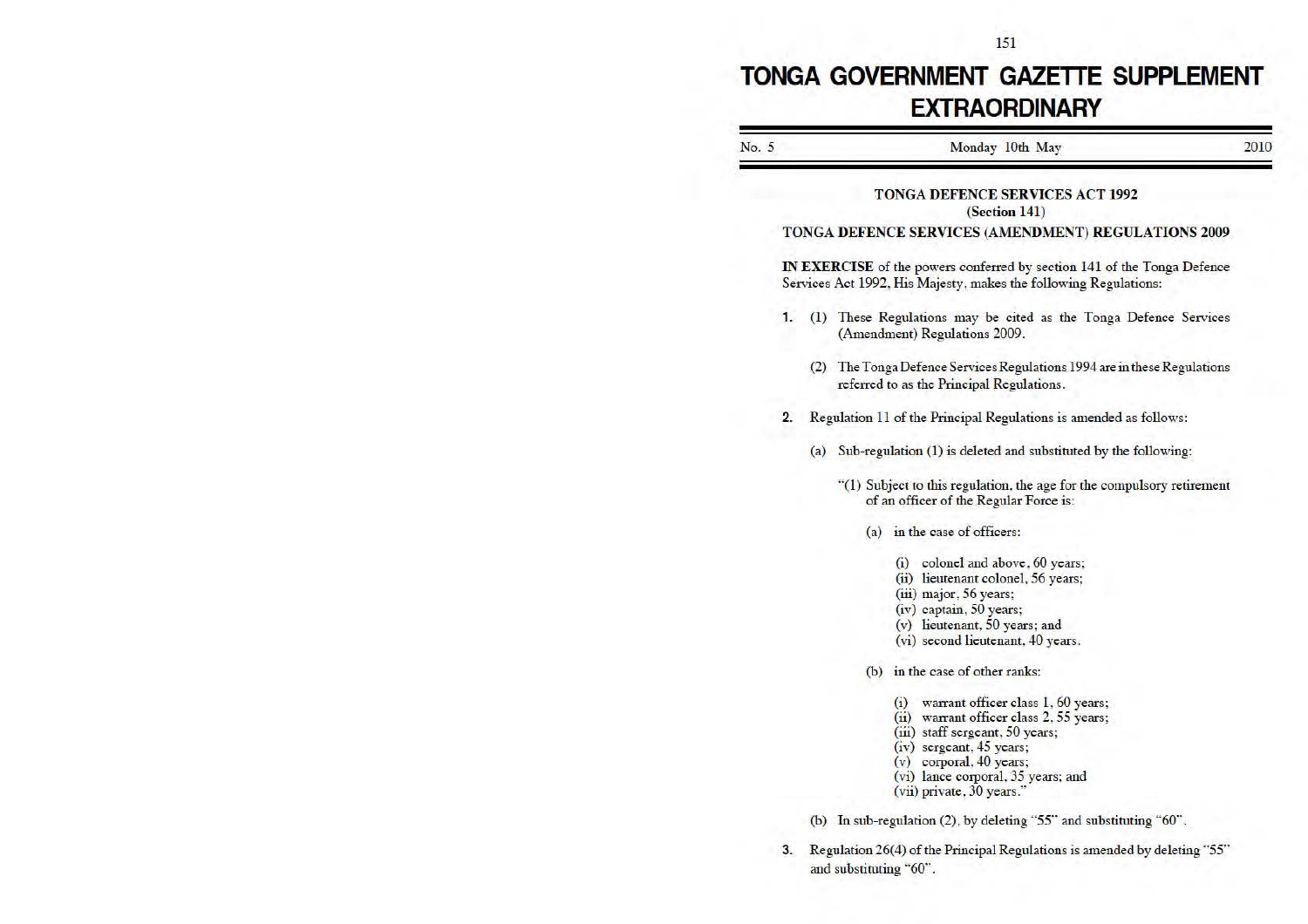- **4.** The Principal Regulations is amended by deleting regulation 48(1) and inserting the following:
	- " $48(1)$  (a) The numerical establishment of the Regular Force shall not be more than 1,500, made up as follows:
		- (i) Services Headquarters;
		- (ii) Land Force; (aa) Royal Guards (bb) Royal Marines
		- (iii) Royal Navy;
		- (iv) Support Units;
			- (aa) Logistics Unit (bb) Rural Development Unit (cc) Military Police (dd) Royal Corp of Musicians
		- (v) Air Wing; and
		- (vi) Services Training.
		- (b) The Commander may determine the ratio of officers to other ranks in the Services and the numerical establishment of the Services units and sub-units of the Services."
- **5.** The Principal Regulations is amended by inserting the following regulation in the appropriate place:

#### "**FEMALE PERSONNEL**

- 78A (1) Female members of the Services may marry and continue to serve and shall maintain the same professionalism, discipline and physical fitness as their male counterparts.
	- (2) Female members of the Services may be considered for His Majesty's Commission upon the successful completion of relevant officers training and recommendation of the Commander.
	- (3) Notwithstanding this regulation, no female members of the Services shall serve on His Majesty's ships.
	- (4) There shall be no sexual relationship between members of the Services."
- **6.** The Principal Regulations is amended by deleting regulation 79(1) and substituting it with the following:
- " $79(1)$  The ranks of the officers of the Services in order of seniority, commencing with the most senior rank, are:
	- (a) General Officers/Flag Officers

Brigadier General, equivalent or higher.

(b) Field Officers

Colonel or its equivalent; Lieutenant-Colonel or its equivalent; and Major or its equivalent.

(c) Tactical Officers

Captain or its equivalent; Lieutenant or its equivalent; and Second lieutenant or its equivalent.

**7.** These Regulations shall be effective from 28 July 2006.

Made at Nuku'alofa this 23rd day of April, 2010.

**His Majesty George Tupou V**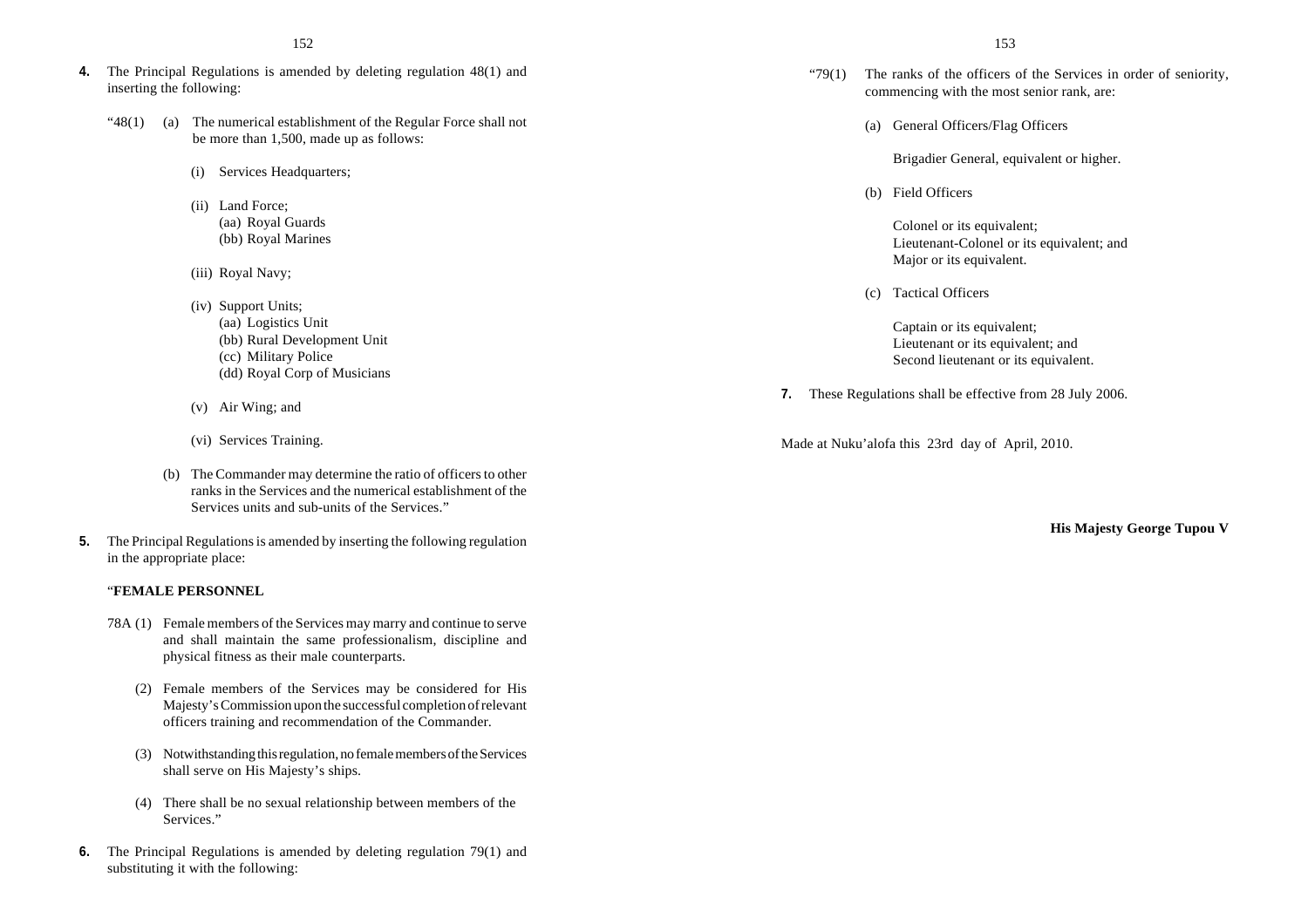## **FAKALAHI Kl HE KASETE 'A E PULE'ANGA TONGA KASETE MAKEHE**

| H <sub>1</sub> <sub>Ka</sub> | 10 Me<br>Monite | ንበ. |
|------------------------------|-----------------|-----|
|                              |                 |     |

#### KI HE KAU TAU MALU'I 'A TONGA 1992 (Kopu 141)

#### NGAAHI TU'UTU'UNI (FAKATONUTONU) KI HE KAU TAU MALU'I 'A TONGA 2009

'I HONO NGAUE' AKI 'a e ngaahi mafai kuo foaki 'i he kupu 141 'o e Lao ki he Kau Tau Malu'i 'a Tonga 1992, 'oku fa'u 'e he 'Ene 'Afio 'a e ngaahi Tu'utu'uni ko 'eni:

- 1. (1) 'E ui 'aeNgaahi Tu'utu'uninikoeNgaahi Tu'utu'uni (Fakatonutonu) ki he Kau Tau Malu'i 'a Tonga 2009.
	- (2) 'Oku ui 'a e Ngaahi Tu'utu'uni ki he Kau Tau Malu'i 'a Tonga 1994 'i he Ngaahi Tu'utu'uni ni ko e Tefito'i Tu'utu'uni.
- 2. 'Oku fakatonutonu 'a e tu'utu'uni 11 'o e Tefito'i Tu'utu'uni 'o pehe ni:
	- (a) 'Oku tamate'i 'a e tu'utu'uni si'i  $(1)$  pea fetongi'aki 'eni:

"(1) Fakatatau ki he tu'utu'uni ni, ko e ta'u motu'a ki he malolo tukupau 'o ha 'ofisa 'o e Kau Tau Tu'uma'u ko e:

(a) kau 'ofisa:

- (i) kenolo mo ma'ohmga ai, ta'u 60; (ii) lafitani kenolo, ta'u 56; (iii) mesia, ta 'u 56;  $(iv)$  kapiteni, ta'u 50; (v) lafitani, ta'u 50; moe (vi) lafitani ua, ta'u 40. (b) ngaahi tu'unga kehe: (i) 'ofisa fakamafaikalasi 1, ta 'u 60; (ii) ·ofisa fakamafai kalasi 2, ta'u 55; (iii) sitafu satini, ta'u 50: (iv) satini, ta'u 45; (v) kopila, ta'u 40; (vi) lani kopila, ta 'u 35; mo e
	- (vii) palaiveiti, ta 'u 30."